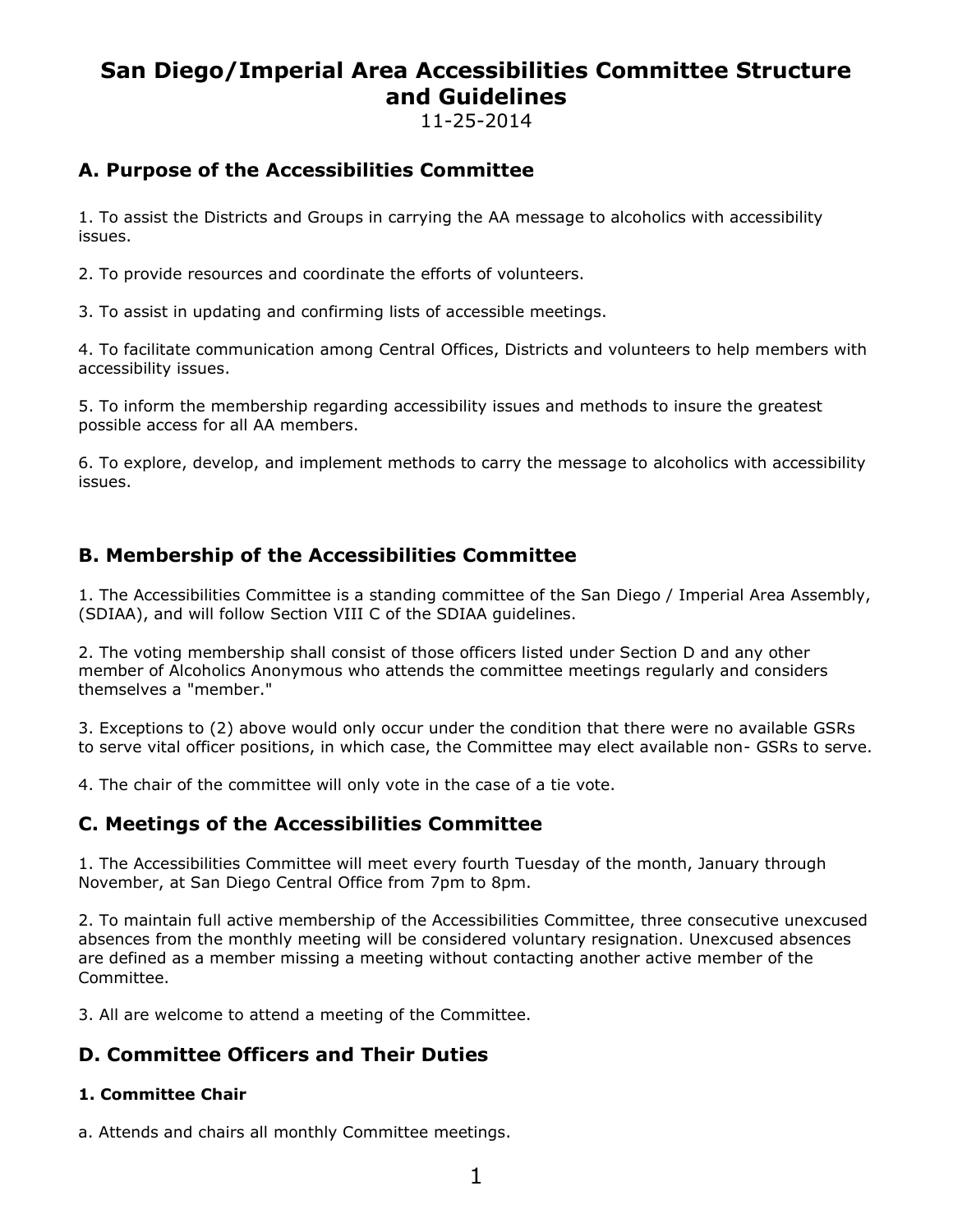- b. Prepares the agenda for the Committee meetings.
- c. Attends and provides reports for monthly Area Committee meetings.
- d. Attends all Area Assemblies.

e. Maintains correspondence with the AA General Service Office and other committees throughout the fellowship.

- f. Monitors the Committee finances as they relate to the current year's approved budget.
- g. Submits the next year's budget request by the due date specified by the Area Finance Committee.
- h. Keeps records of past meeting minutes and agendas.

#### **2. Alternate Committee Chair**

a. Attends all monthly Committee meetings.

b. Maintains and distributes an accurate monthly list of Committee members' names, email addresses and phone numbers and reminds the Committee members of upcoming meetings.

c. Substitutes for the Chair in their absence.

#### **3. Secretary**

- a. Attends all monthly Committee meetings.
- b. Takes minutes of all monthly meetings and makes them available to the Committee Chair.

#### **4. Alternate Secretary**

- a. Attends all monthly Committee meetings.
- b. Assists the Secretary in their duties.
- c. Substitutes for the Secretary in their absence.

#### **5. Interpreter Coordinator**

- a. Attends all monthly meetings.
- b. Maintains a current active list of qualified ASL interpreters.
- c. Receives requests for interpreting and matches the request with the appropriate service.

#### **6. Co-Interpreter Coordinator(s)**

- a. Attends all monthly Committee meetings.
- b. Assists the Interpreter Coordinator in their duties.
- c. Substitute for the Interpreter Coordinator in their absence.

#### **7. Sign Language Fund Administrator**

a. Attends all monthly Committee meetings.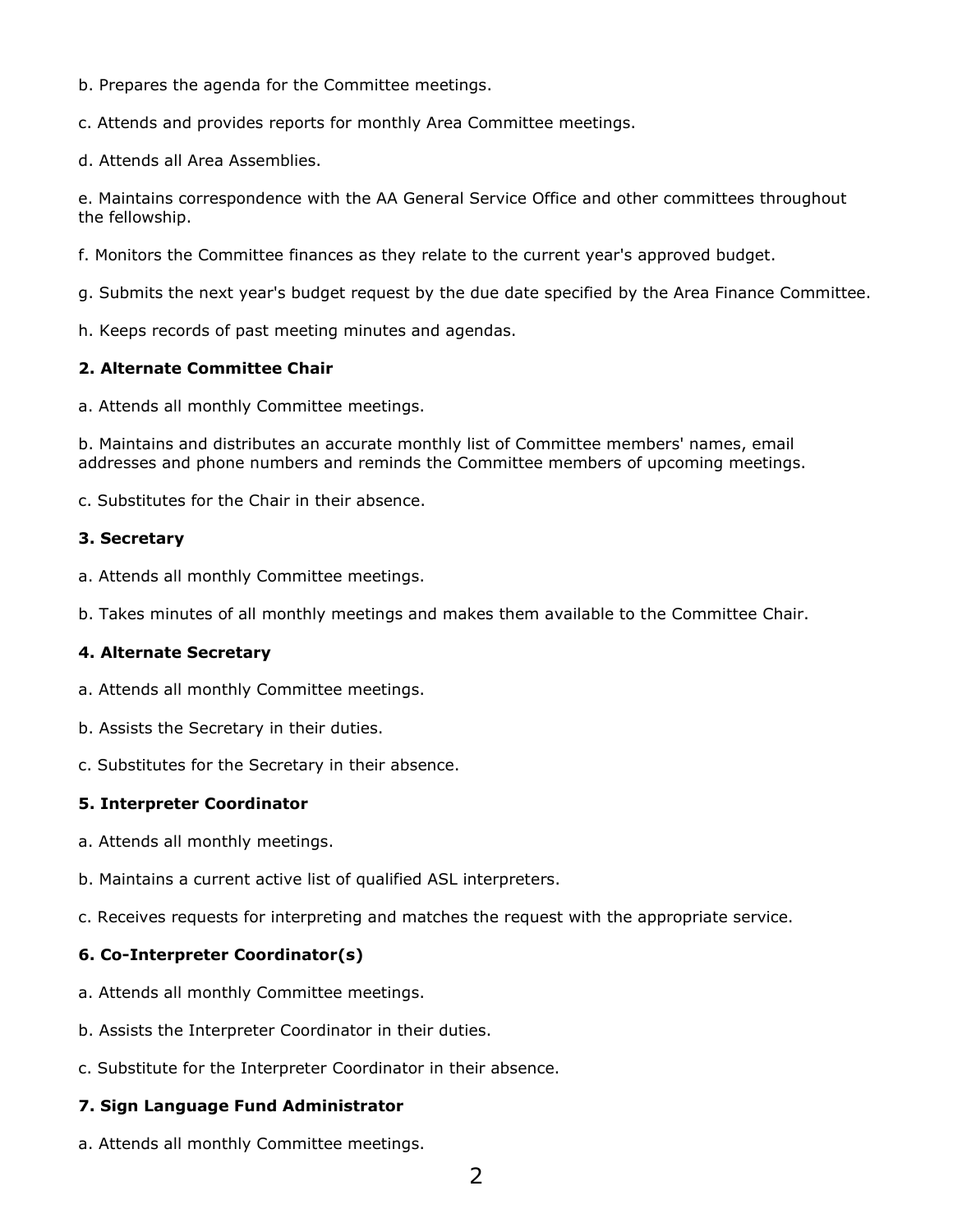- b. Maintains and keeps records for the Sign Language Fund.
	- 1. Maintains custody of the Sign Language Fund account.

2. Maintains a prudent reserve equal to three (3) times the amount that is paid out each month for regularly scheduled ASL interpreted meetings.

3. Keeps a running twelve (12) month average of contributions.

4. Seeks to ensure that the prudent reserve (as determined 2. above) is maintained when considering funding ASL interpretation of an AA event, (workshop, etc.).

5. Seeks to ensure that the running twelve (12) month average of contributions (as determined in 3. above) is sufficient to cover the increase when considering funding ASL interpretation of an additional meeting.

c. Gives regular reports to the Committee regarding the status of the Sign Language Fund.

#### **8. Alternate Sign Language Fund Administrator**

- a. Attends all monthly Committee meetings.
- b. Assists the Sign Language Fund Administrator in their duties.
- c. Substitutes for the Sign Language Fund Administrator in their absence.

#### **9. Meetings-To-Go Coordinator**

- a. Attends all monthly Committee meetings.
- b. Acts as the principal organizer for the Meetings-To-Go program via email and telephone.
- c. Gives regular reports to the Committee regarding the status of Meetings-To-Go.

### **E. Election of Accessibilities Committee Officers**

- 1. The Committee officers will be elected by and from the voting Committee membership.
- 2. The election for Committee Chair will be held in November.
- 3. A DCM may not serve as a Committee Chair.
- 4. All positions shall have a term of two years.
- 5. All other officer's positions will be filled as needed.

### **F. Accessibilities Committee Guidelines Amendment Procedure**

1. The SDIAA Accessibilities Committee guidelines can only be changed by substantial unanimity, a two thirds majority vote of all members.

2. The Accessibilities Committee guidelines shall not counteract or supersede the guidelines of the San Diego/Imperial Area Assembly.

3. The Accessibilities Committee guidelines shall not in any way violate the Twelve Traditions of Alcoholics Anonymous.